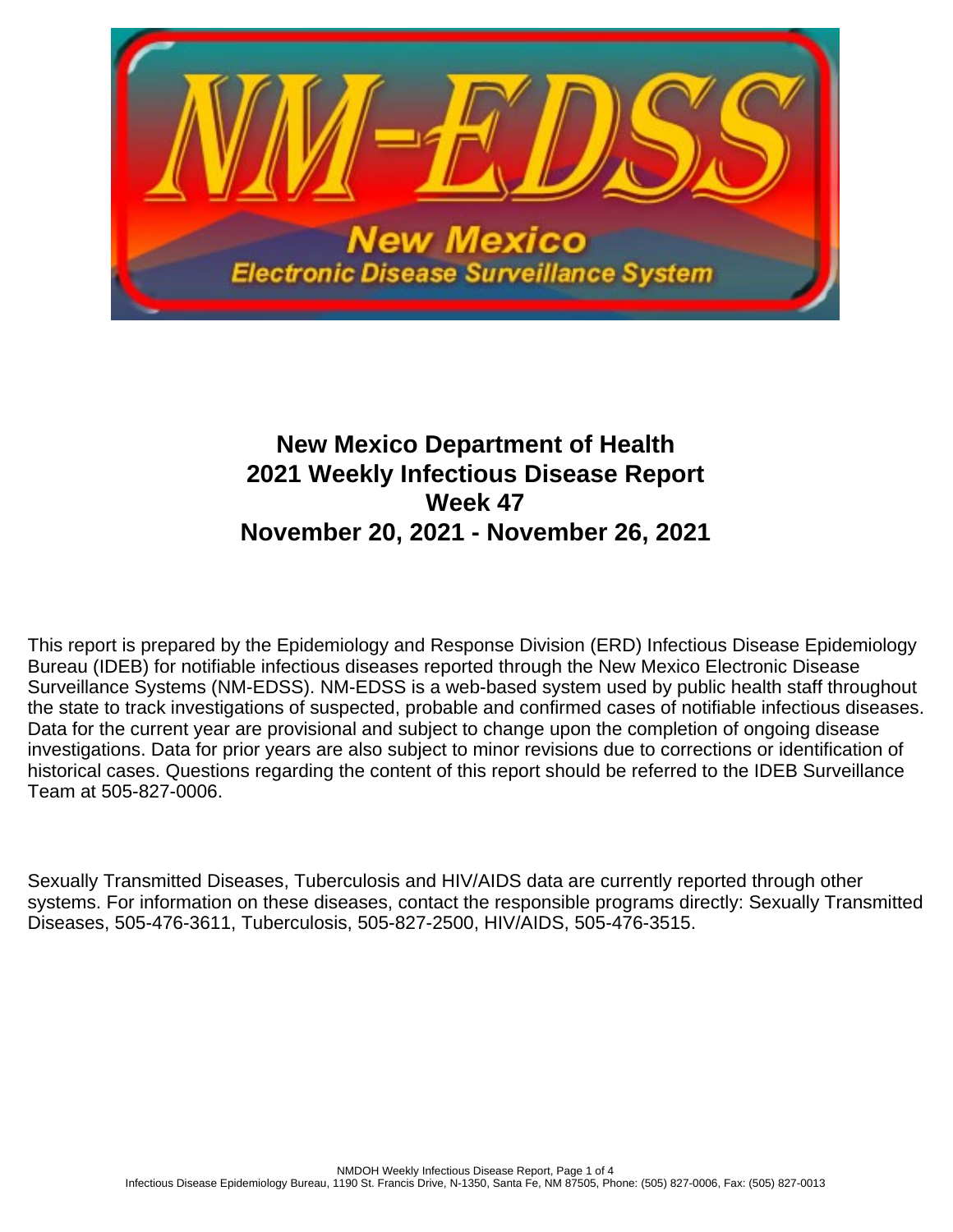## **Monthly Trends for Selected Notifiable Infectious Diseases As of November 26, 2021**

Includes probable and confirmed cases only.

Data for the current year are provisional and may change significantly upon the completion of ongoing investigations. Data for prior years are also subject to minor revisions due to corrections or identification of historical cases.

#### **Number of Reported Cases of Campylobacteriosis by Month**



2021 --- Average, last 5 years





 **Number of Reported Cases of Pertussis by Month**

 **Number of Reported Cases of Salmonellosis by Month**









 **Number of Reported Cases of Shiga toxin-producing E. coli by Month**





NMDOH Weekly Infectious Disease Report, Page 2 of 4<br>Infectious Disease Epidemiology Bureau, 1190 St. Francis Drive, N-1350, Santa Fe, NM 87505, Phone: (505) 827-0006, Fax: (505) 827-0013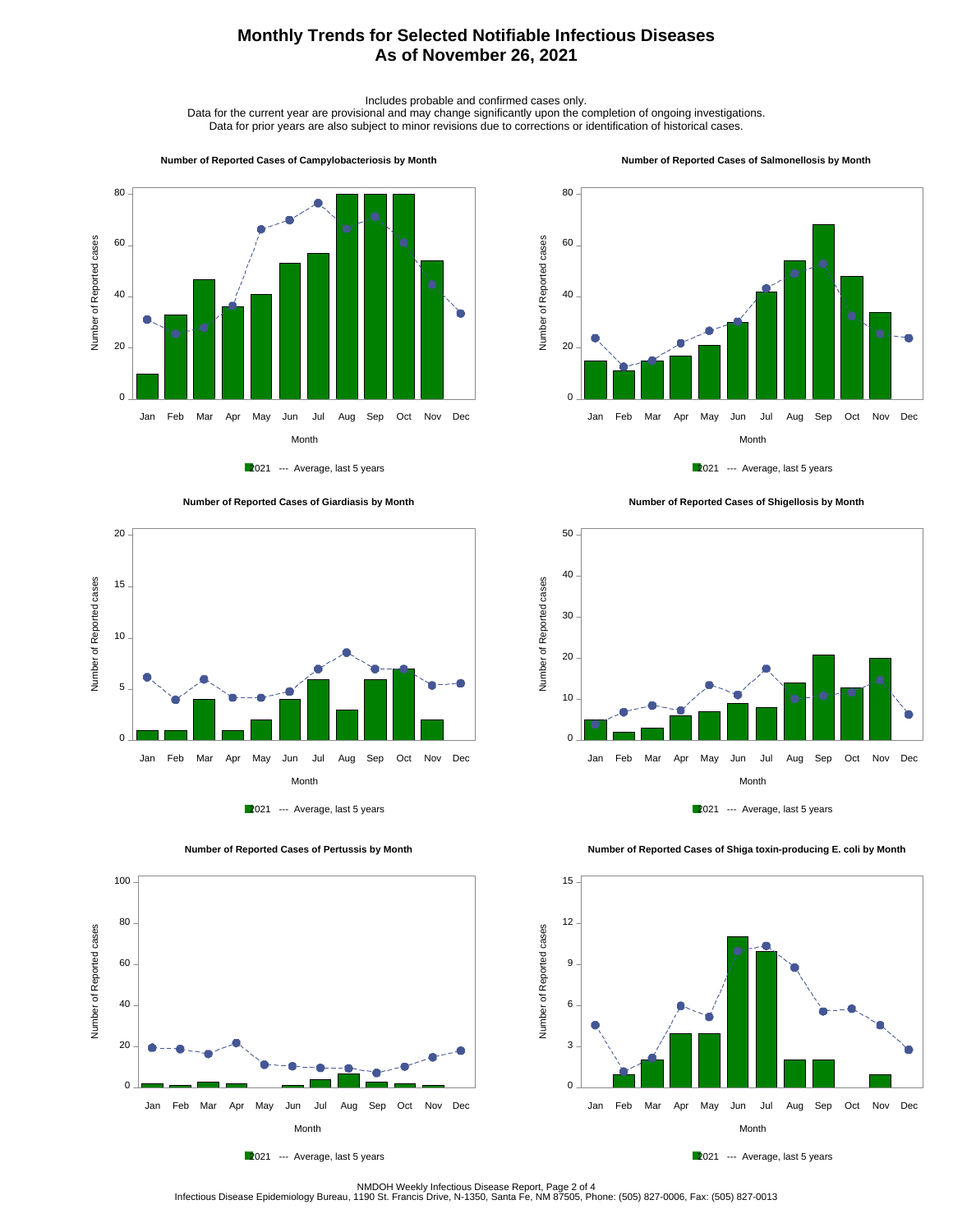## **Summary of Notifiable Infectious Diseases Reported to the New Mexico Electronic Disease Surveillance System (NM-EDSS) As of November 26, 2021**

Includes probable and confirmed cases only.<br>Data for the current year are provisional and may change significantly upon the completion of ongoing investigations.<br>Data for prior years are also subject to minor revisions due

| Condition                                         | <b>This</b><br>week | 5-year<br>weekly<br>average | Week<br>diff   | Last 4<br>weeks | 5-year<br>4-week<br>average | Last 4<br>weeks<br>diff | <b>YTD</b><br>2021 | 5-year<br>ÝTD<br>average | <b>YTD</b><br>diff      | Total<br>2020 | Total<br>2019  |
|---------------------------------------------------|---------------------|-----------------------------|----------------|-----------------|-----------------------------|-------------------------|--------------------|--------------------------|-------------------------|---------------|----------------|
| 2019 Corona Virus                                 | 5812                | 2508                        | 3304           | 31715           | 8399                        | 23316                   | 159705             | 17585                    | 142120                  | 149505        | 0              |
| Acute flaccid myelitis                            | 0                   | $\pmb{0}$                   | $\mathsf 0$    | $\pmb{0}$       | $\mathsf 0$                 | $\mathsf 0$             | 0                  | $\mathbf{1}$             | $-1$                    | 0             | 0              |
| Amebiasis                                         | 0                   | $\mathbf 0$                 | 0              | $\mathbf 0$     | $\pmb{0}$                   | 0                       | 0                  | 0                        | 0                       | 0             | $\mathsf 0$    |
| Botulism, foodborne                               | $\pmb{0}$           | $\pmb{0}$                   | 0              | $\mathbf 0$     | $\pmb{0}$                   | 0                       | $\pmb{0}$          | $\pmb{0}$                | 0                       | 0             | 0              |
| Botulism, infant                                  | $\pmb{0}$           | $\mathbf 0$                 | $\pmb{0}$      | $\mathbf 0$     | 0                           | $\mathsf 0$             | $\boldsymbol{2}$   | $\pmb{0}$                | $\overline{\mathbf{c}}$ | $\mathbf{1}$  | $\mathbf{1}$   |
| Botulism, wound                                   | 0                   | $\mathbf 0$                 | 0              | $\mathbf 0$     | $\pmb{0}$                   | 0                       | 5                  | $\overline{\mathbf{c}}$  | 3                       | $\mathbf{1}$  | 3              |
| <b>Brucellosis</b>                                | 0                   | $\pmb{0}$                   | $\mathsf 0$    | $\pmb{0}$       | $\pmb{0}$                   | $\mathsf 0$             | $\overline{2}$     | $\pmb{0}$                | $\overline{2}$          | 0             | $\mathbf{1}$   |
| Campylobacteriosis                                | 6                   | 10                          | -4             | 54              | 43                          | 11                      | 590                | 574                      | 16                      | 458           | 689            |
| Chikungunya Virus                                 | $\pmb{0}$           | $\pmb{0}$                   | 0              | $\mathbf 0$     | $\pmb{0}$                   | 0                       | $\mathbf{1}$       | $\mathbf{1}$             | 0                       | 0             | $\overline{c}$ |
| Cholera                                           | 0                   | $\mathbf 0$                 | $\pmb{0}$      | $\mathbf 0$     | 0                           | $\mathsf 0$             | $\mathbf{1}$       | $\pmb{0}$                | $\mathbf{1}$            | 0             | 0              |
| Colorado Tick Fever                               | 0                   | $\mathbf 0$                 | 0              | $\mathbf 0$     | 0                           | 0                       | 0                  | 0                        | 0                       | 0             | 0              |
| Cryptosporidiosis                                 | 3                   | $\mathbf{1}$                | $\overline{2}$ | 9               | 4                           | 5                       | 63                 | 78                       | $-15$                   | 36            | 83             |
| Cyclosporiasis                                    | $\mathbf{1}$        | $\mathbf 0$                 | $\mathbf{1}$   | $\sqrt{2}$      | $\pmb{0}$                   | $\mathbf 2$             | 11                 | 6                        | 5                       | 6             | 16             |
| Cysticercosis (Taenia solium)                     | 0                   | $\pmb{0}$                   | 0              | $\mathbf 0$     | $\pmb{0}$                   | $\mathsf 0$             | 0                  | $\mathbf{1}$             | $-1$                    | $\mathbf{1}$  | 0              |
| Dengue Fever                                      | 0                   | $\mathbf 0$                 | $\pmb{0}$      | $\mathbf 0$     | 0                           | $\mathsf 0$             | 0                  | $\overline{c}$           | $-2$                    | $\mathbf{1}$  | $\overline{c}$ |
| Ehrlichiosis, chaffeensis                         | 0                   | $\mathbf 0$                 | 0              | $\mathbf 0$     | 0                           | 0                       | 0                  | 0                        | 0                       | 0             | 0              |
| Giardiasis                                        | 0                   | $\mathbf{1}$                | $-1$           | 4               | 5                           | $-1$                    | 37                 | 64                       | $-27$                   | 47            | 68             |
| Group A Streptococcus, invasive                   | $\mathbf{1}$        | 6                           | $-5$           | 22              | 22                          | $\pmb{0}$               | 308                | 279                      | 29                      | 321           | 340            |
| Group B Streptococcus, invasive                   | 0                   | $\overline{4}$              | $-4$           | 18              | 17                          | $\mathbf{1}$            | 182                | 222                      | $-40$                   | 235           | 249            |
| Haemophilus influenzae, invasive                  | 0                   | $\mathbf{1}$                | $-1$           | $\overline{c}$  | $\overline{c}$              | $\mathsf 0$             | 16                 | 43                       | $-27$                   | 29            | 49             |
| Hansen disease (Leprosy)                          | 0                   | $\mathbf 0$                 | 0              | $\mathbf 0$     | 0                           | 0                       | 0                  | 0                        | 0                       | 0             | 0              |
| Hantavirus pulmonary syndrome                     | 0                   | $\pmb{0}$                   | $\mathsf 0$    | $\pmb{0}$       | $\pmb{0}$                   | $\mathsf 0$             | $\mathbf{1}$       | 3                        | $-2$                    | $\mathbf{1}$  | 3              |
| Hemolytic uremic synd, postdiarrheal              | 0                   | $\pmb{0}$                   | $\pmb{0}$      | $\mathbf 0$     | $\pmb{0}$                   | $\pmb{0}$               | 0                  | $\mathbf{1}$             | $-1$                    | 0             | $\mathbf{1}$   |
| Hepatitis A, acute                                | 0                   | $\mathbf{1}$                | $-1$           | $\mathbf 0$     | 3                           | $-3$                    | 5                  | 33                       | $-28$                   | 10            | 138            |
| Hepatitis B Viral Infection, Perinatal            | 0                   | $\mathbf 0$                 | $\pmb{0}$      | 0               | 0                           | $\mathbf 0$             | 1                  | 0                        | 1                       | $\mathbf{1}$  | 1              |
| Hepatitis B virus infection, Chronic              | 0                   | $\mathsf 3$                 | $-3$           | 17              | 11                          | 6                       | 117                | 122                      | $-5$                    | 103           | 151            |
| Hepatitis B, acute                                | 0                   | $\pmb{0}$                   | $\pmb{0}$      | $\mathsf 0$     | $\pmb{0}$                   | $\mathsf 0$             | $\mathbf{1}$       | $\overline{\mathbf{c}}$  | $-1$                    | 0             | 5              |
| Hepatitis C Virus Infection, chronic or resolved* | 0                   | 44                          | $-44$          | $\pmb{0}$       | 186                         | $-186$                  | 49                 | 2215                     | $-2166$                 | 12            | 4740           |
| Hepatitis C, acute                                | 0                   | $\pmb{0}$                   | $\mathsf 0$    | $\pmb{0}$       | $\overline{2}$              | $-2$                    | 0                  | 21                       | $-21$                   | $\mathbf{1}$  | 14             |
| Hepatitis E, acute                                | 0                   | $\pmb{0}$                   | $\pmb{0}$      | 0               | 0                           | 0                       | 0                  | 0                        | 0                       | 0             | $\mathbf{1}$   |
| Influenza-associated Pediatric Mortality          | 0                   | $\pmb{0}$                   | $\mathsf 0$    | 0               | $\mathsf 0$                 | 0                       | 0                  | $\overline{a}$           | $-2$                    | 3             | 4              |
| Legionellosis                                     | 0                   | $\pmb{0}$                   | $\pmb{0}$      | $\mathbf{1}$    | $\overline{2}$              | $-1$                    | 23                 | 18                       | 5                       | 17            | 20             |
| Listeriosis                                       | 0                   | $\pmb{0}$                   | $\pmb{0}$      | $\pmb{0}$       | $\mathbf{1}$                | $-1$                    | $\overline{a}$     | $\overline{\mathbf{c}}$  | 0                       | 4             | 0              |
| Lyme disease                                      | 0                   | $\pmb{0}$                   | $\pmb{0}$      | $\pmb{0}$       | $\mathsf 0$                 | $\pmb{0}$               | $\overline{2}$     | 3                        | $-1$                    | 0             | $\overline{7}$ |
| Malaria                                           | 0                   | $\pmb{0}$                   | $\pmb{0}$      | 0               | $\pmb{0}$                   | $\pmb{0}$               | $\mathbf{1}$       | $\overline{a}$           | $-1$                    | $\mathbf{1}$  | $\overline{2}$ |
| Measles (Rubeola)                                 | 0                   | $\pmb{0}$                   | $\pmb{0}$      | $\mathsf 0$     | 0                           | 0                       | $\mathbf{1}$       | 0                        | $\mathbf{1}$            | 0             | $\mathbf{1}$   |

\*Data are affected by significant reporting delays